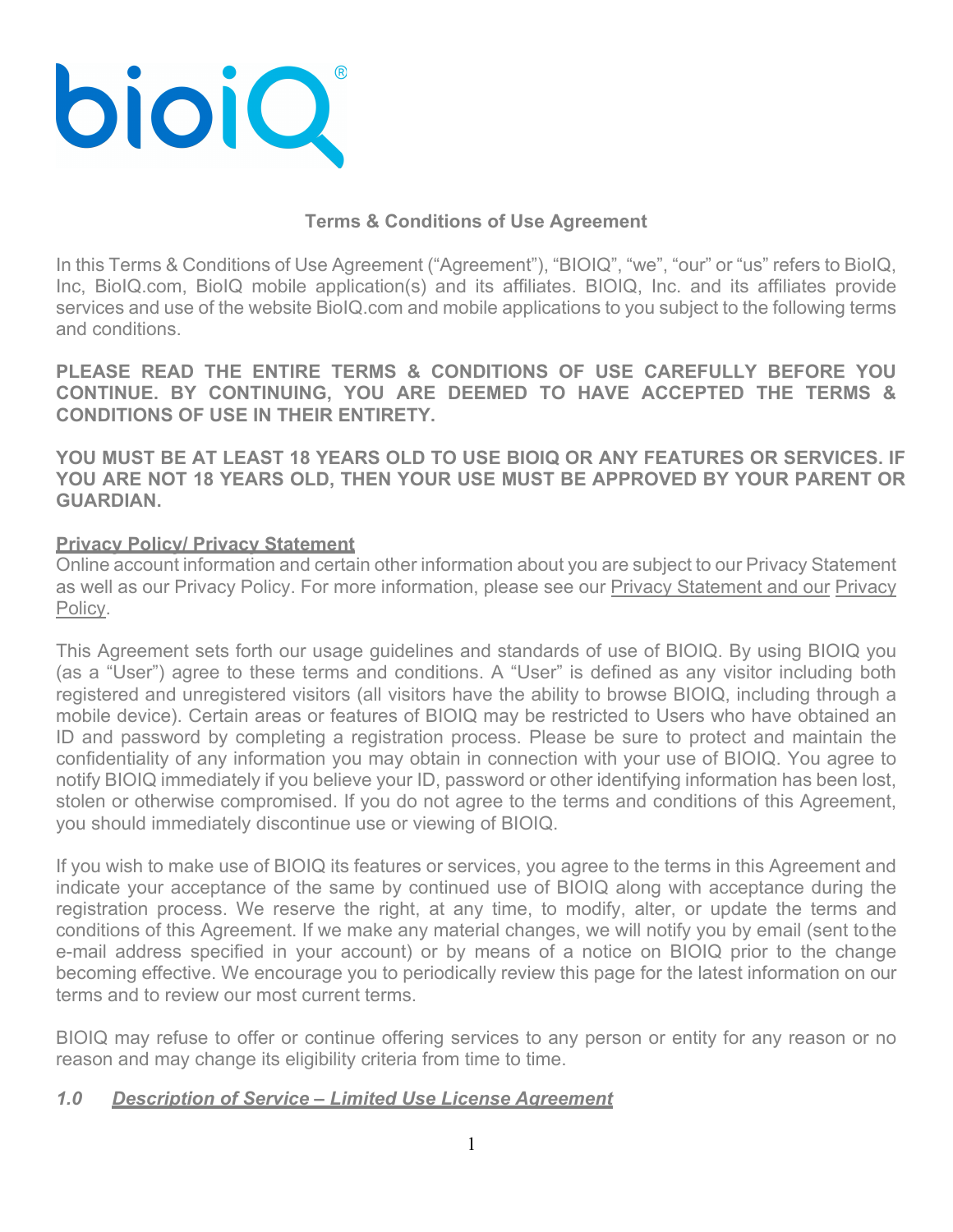

BIOIQ operates a wellness/disease management website and mobile applications providing services for wellness/disease management (collectively, the "Applications"). Depending on the nature of the services provided to its customer, some users will have the ability to log into the Applications with a secure login. In those instances, you may receive an invitation to create your own password-protected account and you can change your contact information and password information on the Applications. BIOIQ may also provide you with online viewing of forms, explanations of laboratory test results and other health care information, including disclosure of laboratory test results to an ordering physician or other healthcare professional involved in various wellness or disease management Application programs (the "Programs"). BIOIQ does not display complete medical records under any Programs.

By using BIOIQ, you are licensed to use the Applications only for the purpose of engaging with BIOIQ and Programs under this Agreement. Access to and use of password-protected or secure areas of BIOIQ is restricted to authorized Users only. Users who access or attempt to access secure areas of BIOIQ without authorization may be subject to legal liability, including but not limited to, termination of User rights under this Agreement, termination of Programs, and potential criminal charges.

## *2.0 Registration Process*

To become a registered User, the User must complete the registration process by providing BIOIQ (or its service providers) with current, complete and accurate information, as more specifically required by the registration procedures. By way of illustration and not limitation: to register, a prospective User may be required to specify a username and password, and to provide a name, address, zip or postal code, legitimate electronic mail address and certain additional information (for example, preferred contact method).

Each User shall maintain and update their registration profile data, to ensure that it is always current, complete and accurate. At its sole discretion, BIOIQ may refuse to accept any User's registration for any reason.

Upon acceptance, BIOIQ will provide access credentials to the registered User. Each User will be solely liable for any and all activities under User's account. Multiple User accounts are prohibited. Any individual User may only register for and maintain one (1) account.

# *3.0 Proprietary Rights to Content*

You acknowledge and agree that BIOIQ contains information, data, software, photographs, graphics, text, images, logos, icons, typefaces, audio and video material, and/or other material (collectively referred to as "Content") protected by copyright, trademark, patents, service marks, or other proprietary rights, and that these rights are valid and protected in all forms, media, and technologies existing now or hereinafter developed.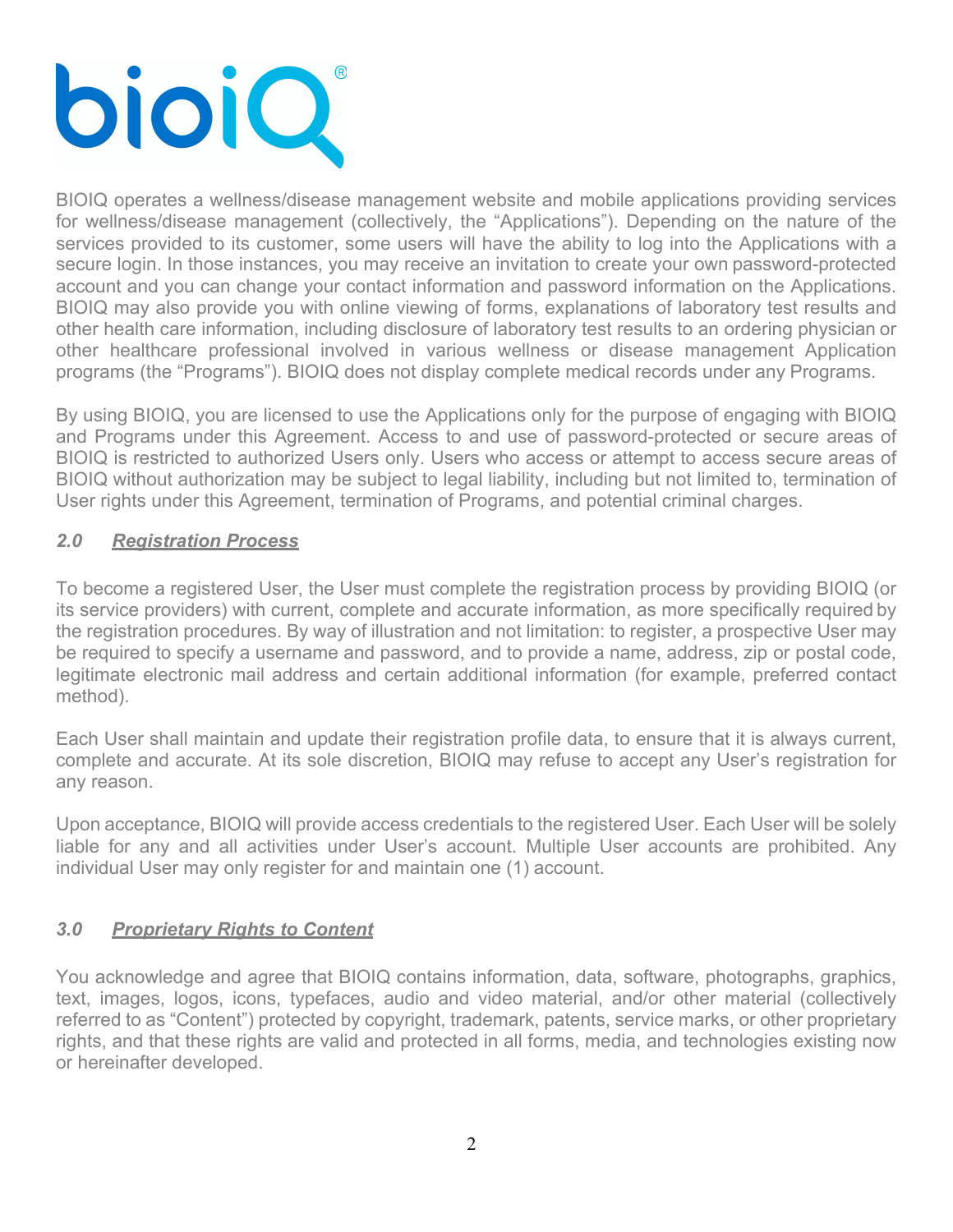

By visiting BIOIQ, you are licensed to use the Content only for personal use. The downloading of the whole or significant portions of any Content or database is strictly prohibited. Resale of any Contentor database or portion thereof, is also prohibited.

All Content displayed on BIOIQ and all software, data and information used to create BIOIQ and the Content, including text and images, method of display and presentation, source code, object code, embedded routines and programs and other materials, as well as all copyrights, trademarks, service marks, patents and other intellectual property rights, or proprietary rights therein or thereto, are owned by BIOIQ, its affiliates, suppliers or licensors, and are protected under U.S. and international copyright, trademark and other applicable laws and treaties including international trade and export laws. All rights not expressly granted to you by Us in this Agreement are reserved by BIOIQ and you acknowledge and agree that you do not acquire any ownership rights by accessing or downloading copyrighted material or Content from BIOIQ.

## *4.0 Disclaimers*

YOU EXPRESSLY UNDERSTAND AND AGREE THAT:

YOUR USE OF BIOIQ IS AT YOUR SOLE RISK. THE SERVICES ARE PROVIDED BY BIOIQ ON AN "AS IS" AND ON AN "AS AVAILABLE" BASIS ONLY. TO THE FULLEST EXTENT PERMITTED BY APPLICABLE LAW, BIOIQ MAKES NO REPRESENTATIONS OR WARRANTIES OF ANY KIND, EXPRESS OR IMPLIED, REGARDING THE USE OR THE RESULTS OF SERVICES IN TERMS OF CORRECTNESS, ACCURACY, RELIABILITY, OR OTHERWISE. BIOIQ SHALL HAVE NOLIABILITY FOR ANY INTERRUPTIONS IN THE USE OF BIOIQ. IN ADDITION, BIOIQ DOES NOT WARRANT OR REPRESENT THE FOLLOWING: (1) BIOIQ WILL MEET YOUR REQUIRMENTS, (2) BIOIQ WILL BE UNINTERRUPTED, TIMELY, SECURE, OR ERROR FREE, (3) THE RESULTS THAT MAY BE OBTAINED FROM THE USE OF BIOIQ WILL BE ACCURATE OR RELIABLE, (4) THE QUALITY OF ANY PRODUCTS, SERVICES, OR INFORMATION, OR OTHER MATERIALS OBTAINED BY YOU THROUGH BIOIQ WILL MEET YOUR EXPECTATIONS, (5) THE SERVERS THAT MAKE BIOIQ AVAILABLE IS FREE FROM VIRUSES OR OTHER HARMFUL COMPONENTS; OR (6) ANY ERRORS IN THE BIOIQ WILL BE CORRECTED. ANY MATERIAL DOWNLOADED OR OTHERWISE OBTAINED THROUGH BIOIQ IS DONE AT YOUR OWN DISCRETION AND RISK AND YOU WILL BE SOLELY RESPONSIBLE FOR ANY LOSS OR DAMAGE INCURRED, INCLUDING BUT NOT LIMITED TO, DAMAGE TO YOUR COMPUTER SYSTEM OR LOSS OF DATA THAT RESULTS FROM THE DOWNLOAD OF ANY SUCH MATERIAL. YOU (AND NOT US OR ANY OF BIOIQ'S AFFILIATED COMPANIES OR ANY OF OUR OR THEIR RESPECTIVE LICENSORS OR VENDORS) ASSUME THE ENTIRE COST OF ALL NECESSARY SERVICING, REPAIR OR CORRECTION FOR ANY SUCH DAMAGE.

NO ADVICE OR INFORMATION, WHETHER ORAL OR WRITTEN, OBTAINED BY YOU FROM BIOIQ SHALL CREATE ANY WARRANTY NOT EXPRESSLY STATED IN THESE TERMS & CONDITIONS OF USE.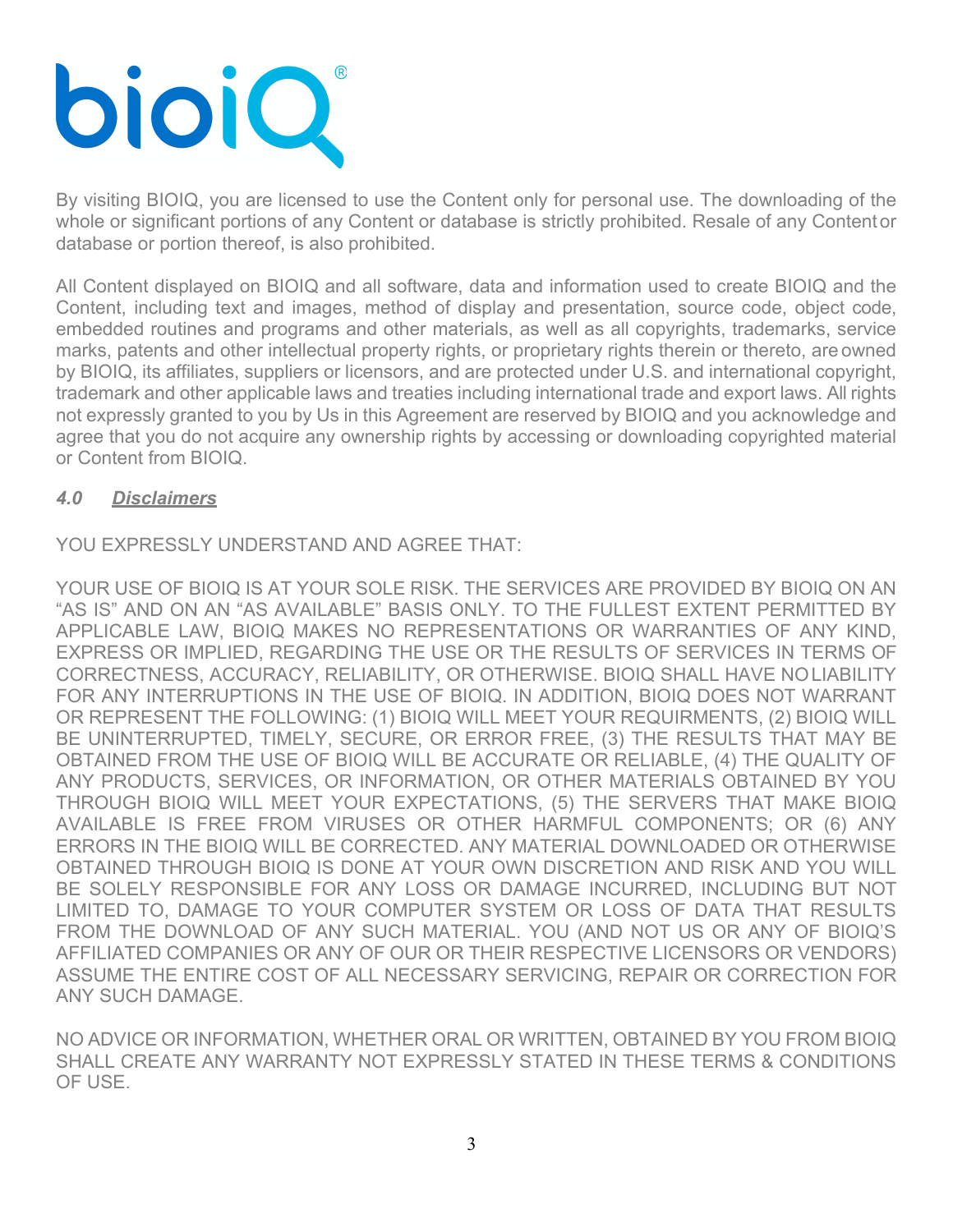

*4.1 Medical and Security Disclaimer*

FOR REGISTERED USERS WITHIN THE SECURE SECTION OF THE SITE: BIOIQ IS NOT A HEALTH CARE PROVIDER HOWEVER BY PROCESSING AND DISPLAYING PROTECTED HEALTH INFORMATION ("PHI"), BIOIQ IS SUBJECT TO STATE, FEDERAL AND PROVINCIAL LAWS, INCLUDING THE HEALTH INSURANCE PORTABILITY AND ACCOUNTABILITY ACT OF 1996 ("HIPAA"). UNDER HIPAA, BUSINESS ASSOCIATES LIKE BIOIQ ARE REQUIRED TO USE REASONABLE AND APPROPRIATE SAFEGUARDS TO PREVENT DATA BREACHES. ALTHOUGH BIOIQ USES TECHNOLOGY SUCH AS MULTIFACTOR AUTHENTICATION OR OTHER TECHNOLOGY TO ENSURE APPROPRIATE ACCESS, THERE IS NO 100% GUARANTEE THAT ALL DATA AVAILABLE VIA THE INTERNET WILL BE SAFE.

THE MATERIAL AVAILABLE THROUGH BIOIQ IS FOR INFORMATIONAL PURPOSES ONLY. BEFORE YOU ACT ON ANY INFORMATION YOU'VE FOUND ON BIOIQ, YOU SHOULD INDEPENDENTLY CONFIRM ANY FACTS THAT ARE IMPORTANT TO YOUR DECISION, INCLUDING WITH A LICENSED HEALTH CARE PROVIDER. IF YOU RELY ON ANY INFORMATION OR SERVICE AVAILABLE THROUGH BIOIQ, WHETHER OBTAINED AS A REGISTERED OR UNREGISTERED USER, YOU EXPRESSLY AGREE THAT YOU DO SO AT YOUR OWN RISK.

BIOIQ DISCLAIMS ALL WARRANTIES WITH REGARD TO THE INFORMATION PROVIDED, INCLUDING THE IMPLIED WARRANTY OF MERCHANTABILITY, IMPLIED WARRANTY OF FITNESS FOR A PARTICULAR PURPOSE, AND IMPLIED WARRANTY OF NON-INFRINGEMENT.

SOME JURISDICTIONS DO NOT ALLOW THE EXCLUSION OF IMPLIED WARRANTIES; THEREFORE, THE ABOVE-REFERENCED EXCLUSION MAY NOT APPLY TO YOU.

### **5.0** *Forward-Looking Statements*

THIS SITE INCLUDES "FORWARD-LOOKING STATEMENTS" THAT EXPRESS EXPECTATIONS OF FUTURE EVENTS AND/OR RESULTS. ALL STATEMENTS BASED ON FUTURE EXPECTATIONS RATHER THAN ON HISTORICAL FACTS ARE FORWARD-LOOKING STATEMENTS THAT INVOLVE A NUMBER OF RISKS AND UNCERTAINTIES, AND BIOIQ CANNOT GIVE ASSURANCE THAT SUCH STATEMENTS WILL PROVE TO BE CORRECT.

### *6.0 Limitation of Liability*

BIOIQ SHALL NOT BE LIABLE FOR ANY DAMAGES WHATSOEVER, AND IN PARTICULAR BIOIQ SHALL NOT BE LIABLE FOR ANY DIRECT, SPECIAL, INDIRECT, CONSEQUENTIAL, OR INCIDENTAL DAMAGES, OR DAMAGES FOR LOST PROFITS, LOST INCOME, LOSS OF REVENUE, OR LOSS OF USE, ARISING OUT OF OR RELATED TO THE USE OR THE INABILITY TO USE BIOIQ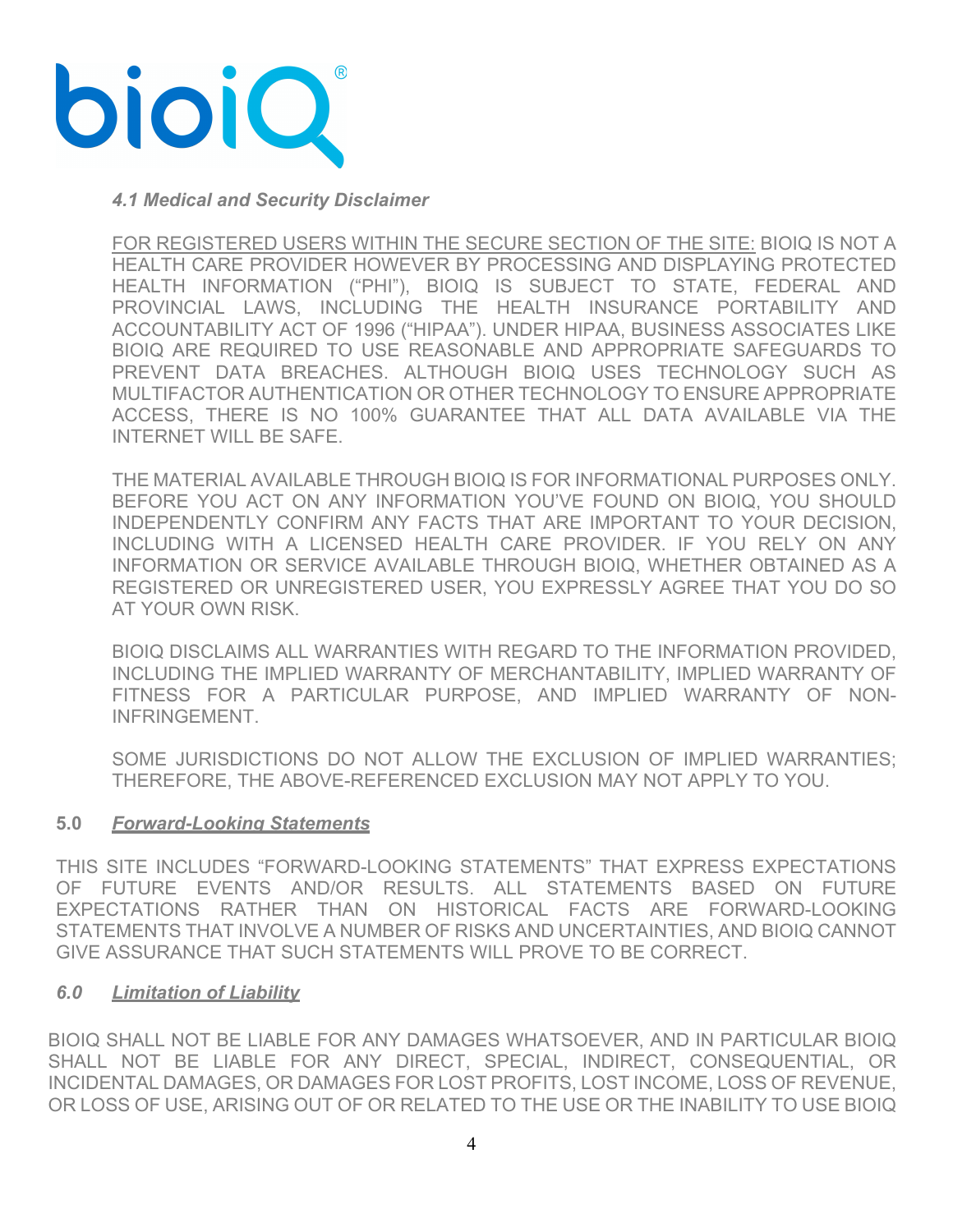

OR THE INFORMATION CONTAINED IN IT, OR FOR THE COST OF PROCUREMENT OF SUBSTITUTE GOODS AND SERVICES OR RESULTING FROM ANY GOODS OR SERVICES PURCHASED OR OBTAINED OR MESSAGES RECEIVED OR TRANSACTIONS ENTERED INTO THROUGH BIOIQ OR RESULTING FROM UNAUTHORIZED ACCESS TO OR ALTERATION OF YOUR TRANSMISSIONS OF DATA PROVIDED BY YOU, WHETHER SUCH DAMAGES ARISE IN CONTRACT, NEGLIGENCE, TORT, UNDER STATUTE, IN EQUITY, AT LAW, OR OTHERWISE, EVEN IF BIOIQ HAS BEEN ADVISED OF THE POSSIBILITY OF SUCH DAMAGES.

SOME JURISDICTIONS DO NOT ALLOW FOR THE LIMITATION OR EXCLUSION OF LIABILITY FOR INCIDENTAL OR CONSEQUENTIAL DAMAGES, THEREFORE SOME OF THE ABOVE LIMITATIONS MAY NOT APPLY TO YOU. IF YOU ARE DISSATISFIED WITH ANY PORTION OF THESE TERMS OF USE, THE SOLE AND EXCLUSIVE REMEDY IS TO DISCONTINUE USING BIOIQ AND ANY SERVICES.

## *7.0 Indemnification*

You agree to indemnify and hold BIOIQ, its subsidiaries, affiliates, officers, agents, attorneys and employees, harmless from any claim or demand of any kind whatsoever, including reasonable attorneys' fees and costs, made by any third party due to or arising out of the use of BIOIQ, the violation of this Agreement, or infringement by another User, of any intellectual property or any other right of any person or entity who may have gained access to BIOIQ by using your ID and password.

### *8.0 COPPA Notice*

### **CHILDREN ONLINE PRIVACY PROTECTION ACT ("COPPA") NOTIFICATION \*\*\*Special Note for Parents or Guardians of Children**

BIOIQ was not designed for anyone under the age of 18. We are not responsible for any access or use of BIOIQ by children or minors under the age of 18. BIOIQ does not sell products designated for purchase by children under the age of 13 or anyone under the age of 18 nor is it designed for their use or entertainment.

Pursuant to 47 U.S.C. Section 230(d) as amended, we hereby notify you that parental control protections (such as computer hardware, software, or filtering services) are commercially available that may assist you in limiting access to material that is harmful to minors. Information identifying providers of such protections are available to you online.

Please see our COPPA Information provided in our Privacy Statement for more information regarding use of BIOIQ and children under the age of 13 and anyone under the age of 18.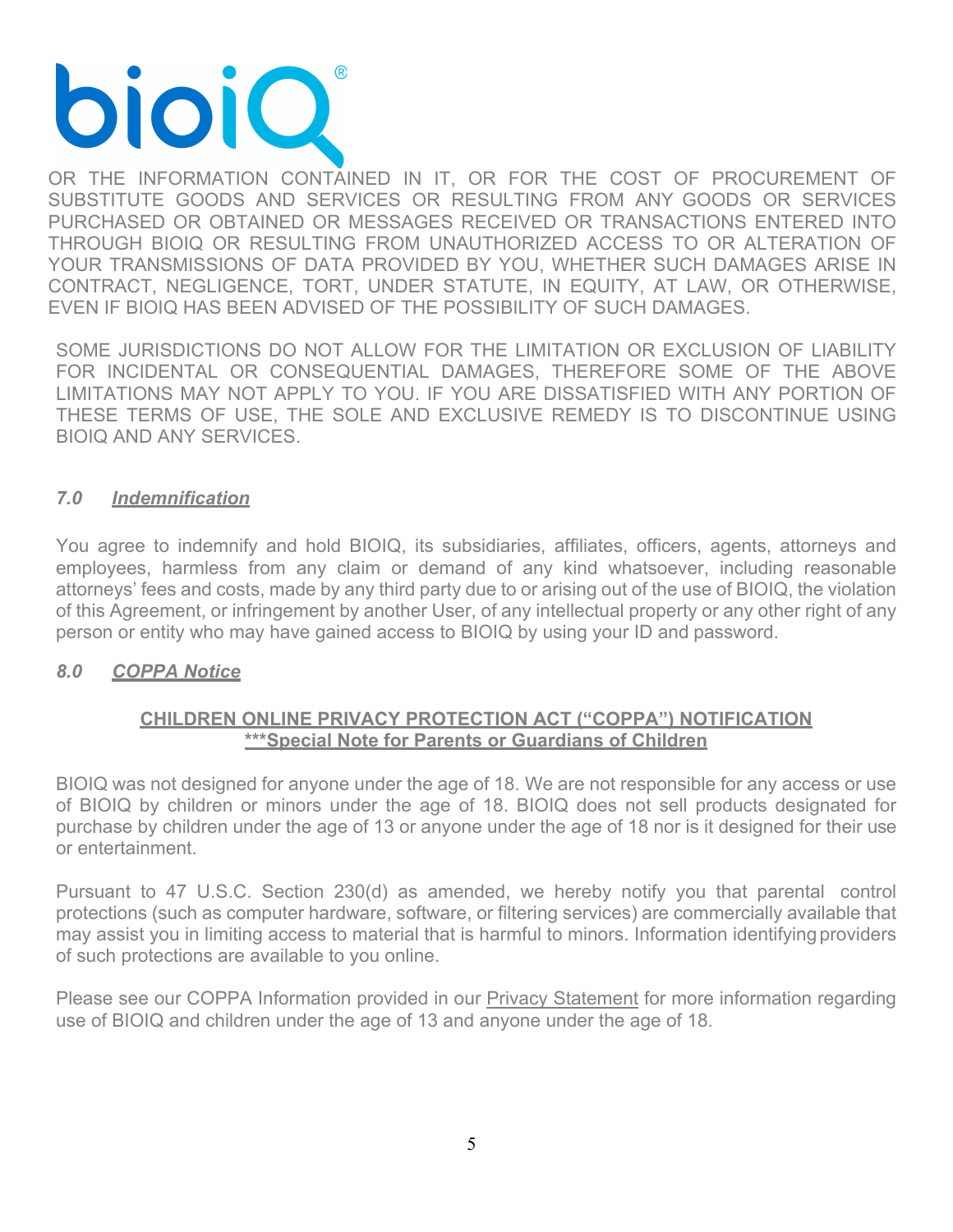

# *9.0 Technology Export Control*

Through the Bureau of Industry and Security and its use of the Export Administration Regulations, the United States government has implemented export control laws that regulate the export and re-export of technology originating from within the United States. This technology includes the electronic transmission of information or software. The export control laws regulate the exporting or re-exporting of this technology to foreign countries and to certain foreign nationals. You agree to abide by these laws and regulations, including but not limited to, the Export Administration Act, U.S. Foreign Corrupt Practices Act and the Arms Export Control Act and not to transfer, by electronic transmission or otherwise, any Content derived from the website to either a foreign national or foreign destination in violation of such laws.

# *10.0 User Account Obligations*

Registered Users of BIOIQ shall provide a password and receive an account with BIOIQ. Users are entirely responsible for any and all activities which occur under their account whether authorized or not authorized.

You, in registering, specifically consent to the storage and processing of your personal information. In consideration of your use of BIOIQ, you agree to:

- (1) Provide true, accurate, current and complete information about yourself or your company as requested; and
- (2) Maintain and promptly update your information to keep it true, accurate, current and complete.

Should you provide any information about yourself or your company that is untrue, inaccurate, not current or incomplete, or we have reasonable grounds to believe that such information is untrue, inaccurate, not current or incomplete; we have the right to suspend or terminate your account.

Furthermore, you understand that you may not:

- (1) Select or use a name of another person with the intent to impersonate that person; or
- (2) Use the rights of any person other than yourself without authorization; or
- (3) Open a BIOIQ account if You are under the age of 18.

# *11.0 Legal Compliance*

BIOIQ reserves the right to use any information available by virtue of Your use of BIOIQ (including, for example, reverse IP address inquiry) in order to comply with any law, to enforce our Terms & Conditions of Use Agreement or Privacy Statement, or to protect the rights, property or safety of all visitors and Users to our customers, the public or BIOIQ and its affiliates or licensees. We reserve the right without obligation to review the content of BIOIQ, and other information posted to BIOIQ to determine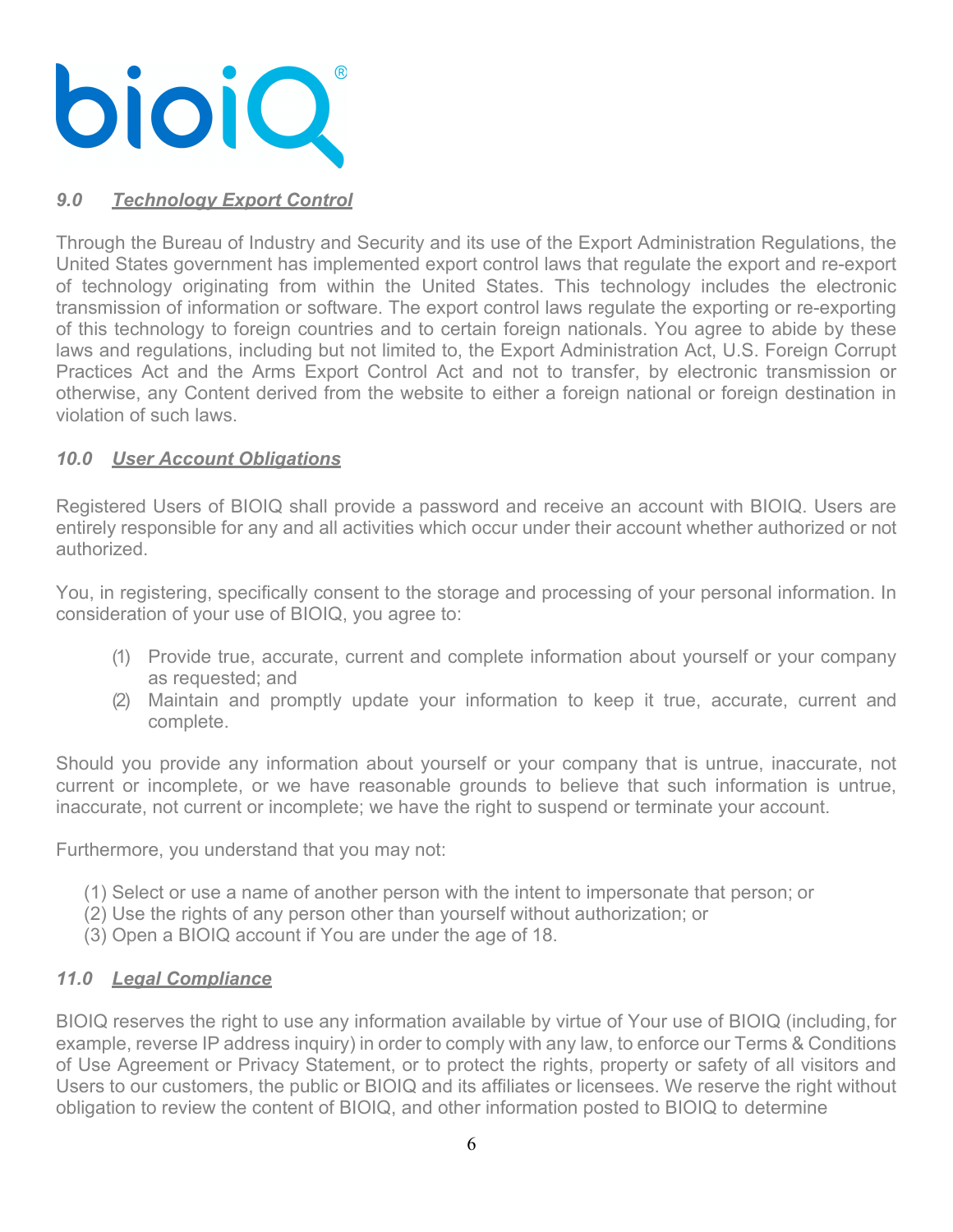

compliance with our Agreement and operating rules established by Us or our affiliates, and to satisfy any law, regulation or authorized government request.

## *12.0 Modifications and Interruption to Service*

BIOIQ reserves the right to modify or discontinue any services with or without notice. BIOIQ shall not be liable to a User or any third party should BIOIQ exercise its right to modify or discontinue any service. Each User acknowledges and accepts that BIOIQ does not guarantee continuous, uninterrupted or secure access to BIOIQ and operation of BIOIQ may be interfered with or adversely affected by numerous factors or circumstances outside of our operation or control.

### *13.0 Service Disclaimer Information*

BIOIQ disclaims liability for any products, sales, transactions or information provided by or related to third parties or affiliates and obtained through any posting, listing or link via BIOIQ.

Users agree to indemnify, hold harmless, and defend BIOIQ, INC AND ITS STAFF, AGENTS AND OFFICERS (hereinafter referred to as "BIOIQ Parties") from any and all fault, liabilities, costs, expenses, claims, and demands or lawsuits arising out of, related to or connected with thisAgreement or the services offered by BIOIQ hereunder.

### *14.0 Third-Party Links*

BIOIQ may include links to online merchants, vendors, suppliers, manufacturers, health care entities, contractors, subcontractors, service providers and/or other third parties (collectively referred to as "Vendor(s)"). Any such links to Vendors are provided for your convenience only, and such links do not imply endorsement by BIOIQ of such Vendors or the content contained therein. You acknowledge that we are not responsible for the availability of, or the content located on or through, any Vendors. You should contact those Vendors if you have any concerns regarding such links or the content. Your use of Vendors is subject to the terms & conditions of use and privacy policies of each Vendor. We encourage all Users to review said policies of all Vendors.

BIOIQ disclaims all warranties, express or implied, as to the accuracy, legality, reliability or validity concerning Vendors and their offerings, and you agree that any recourse for dissatisfaction or problems with Vendors must be directed to the Vendors and not BIOIQ as you agree to waive any claim you may have against us with respect to any Vendors claim.

### *15.0 Governing Jurisdiction*

This Agreement will be governed by and construed in accordance with the laws of the United States of America and the laws of the State of Georgia, without regard to any principals of conflicts of law. Any and all services and rights of use hereunder are considered performed in the United States of America and You agree that any action at law or in equity that arises out of or relates to BIOIQ or these Terms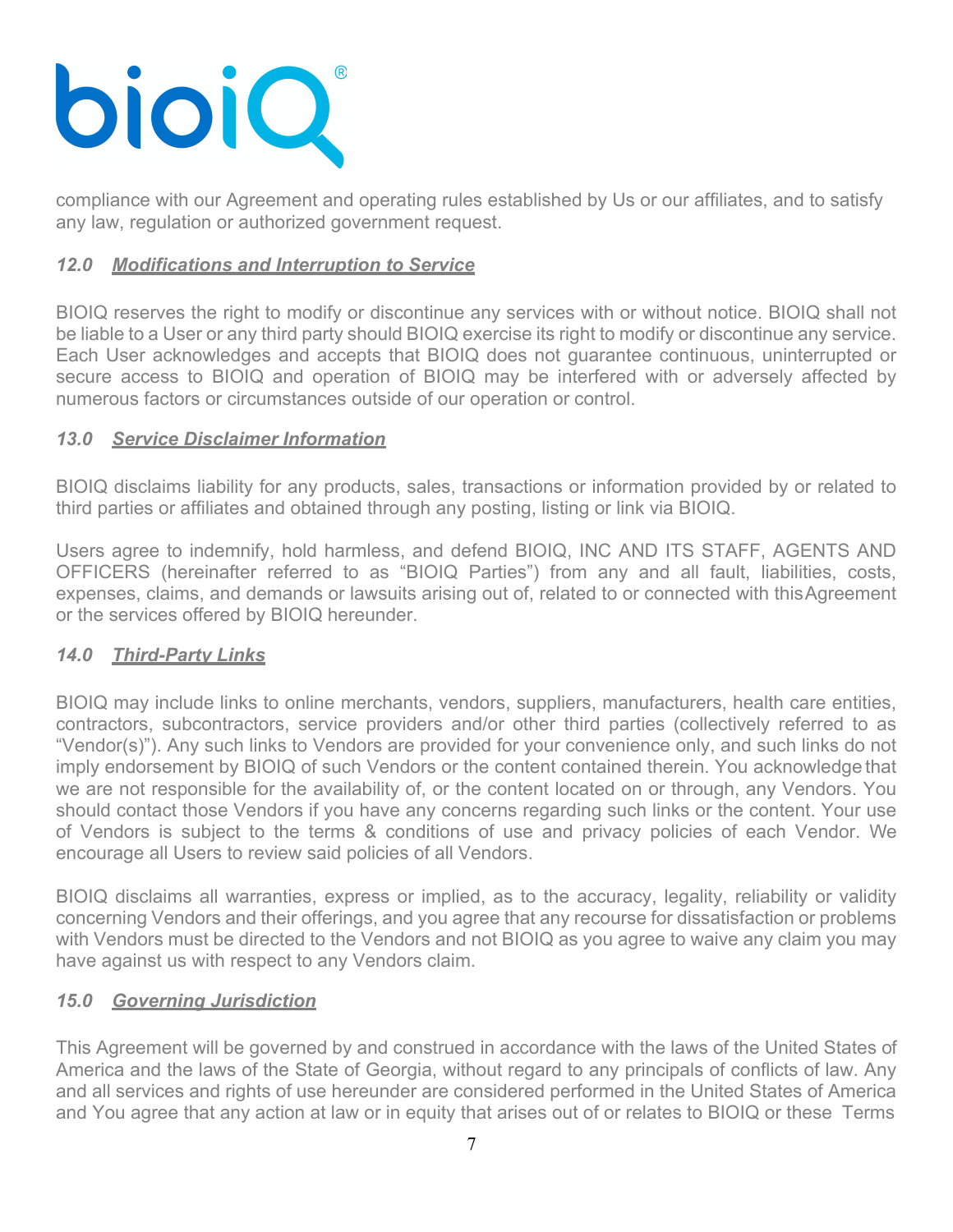

& Conditions of Use must be filed only in the state or federal courts located in Fulton County, Georgia and the United States District Court for the Northern District of Georgia as the exclusive jurisdictions for any such action between You and BIOIQ arising out of relating to BIOIQ or these Terms and Conditions and you hereby consent and submit to the personal jurisdiction of such courts for the purposes of litigating any such action.

# *16.0 Compliance with Laws and International Use*

You assume all knowledge of applicable laws and are responsible for compliance with any such laws. You may not use BIOIQ in any way that violates applicable state, federal, or international laws, regulations or other government requirements.

Furthermore, we make no representation that materials or services on BIOIQ are appropriate or available for use in locations outside the United States and accessing them from territories wheretheir content is illegal is prohibited. Those who choose to access BIOIQ from other locations outside of the United States do so on their own initiative and at their own risk and are responsible for compliance with those local laws and regulations. Please see actual regulations for more information.

# *16.1* **General Data Protection Regulation**

BIOIQ does not actively target or market to any EU member state. Despite this fact this Agreement in conjunction with our Policy Statement and its enumerated policies are intended to comply with Regulation (EU) 2016/679 of the European Parliament and of the Council of 27 April 2016 (the "General Data Protection Regulation" or "GDPR") and provide appropriate protection and care with respect to the treatment of all of our User information in accordance with the GDPR.

# *16.2* **California Consumer Protection Act**

The California Consumer Privacy Act ("CCPA") provides California residents with specific rights as to the privacy and management of their user information. These laws include the Right to Know what user information a business has on its systems, how that user information is used, and a right to request it be deleted. This privacy policy describes such user's rights related to the use of their information. If you would like to exercise your rights under CCPA, you may contact us at privacyofficer@bioiq.com to submit your request. If you choose to exercise your rights under CCPA, you may not be discriminated against by us for choosing to do so.

# *17.0 Notification of Claimed Copyright Infringement*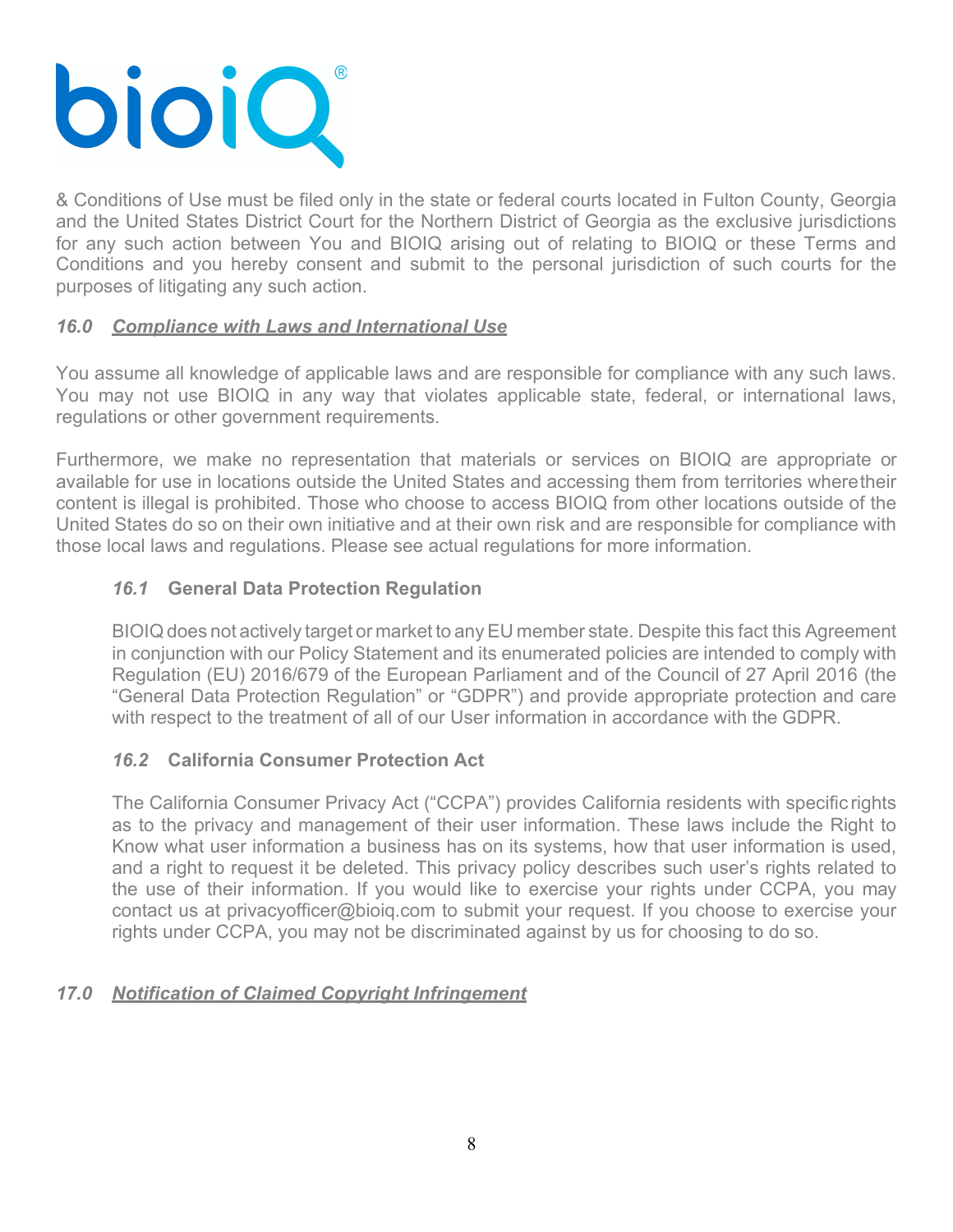

We respect the intellectual property of others and we ask our Users to do the same. If you believe that your work has been copied and is accessible on BIOIQ in a way that constitutes copyright infringement, you may notify us by providing our copyright agent the following information:

- (1) A description of the copyrighted work that you claim has been infringed;
- (2) Identification of the URL or other specific location on BIOIQ where the material you claim is infringing is located;
- (3) Your name, address, telephone number, email address, and statement that you are an authorized person to act on behalf of the owner of the copyright;
- (4) A statement by you that you have a good faith belief that the disputed use is not authorized by the copyright owner, its agent, or the law;
- (5) An affidavit submitted by you, sworn to and made under the penalty of perjury, that the above information in your notice is accurate and that you are the copyright owner or are an authorized agent to act on behalf of the copyright owner.

Pursuant to Section 512(c) of the Copyright Revision Act, as amended by the Digital Millennium Copyright Act, BIOIQ designates the following individual as its agent for receipt of notifications of claimed copyright infringement.

By Mail: **BioIQ, INC. Attention: Compliance Officer**  2300 Windy Ridge Parkway Se Atlanta, GA 30339 By Email: privacyofficer@BioIQ.com

# *18.0 Botnets*

BIOIQ retains the right, at our sole discretion, to terminate any User involved with botnets and related activities. If any hostnames are used as command and control points for botnets, BIOIQ reserves the right to direct the involved hostnames to a honeypot, loopback address, logging facility, or any other destination at our discretion.

# *19.0 Spamming*

Use of BIOIQ by you for spamming is strictly prohibited.

# *20.0 Apple Terms*

In the event that User obtains any App through the Apple App Store, offered by Apple, Inc. ("Apple"), the following shall apply: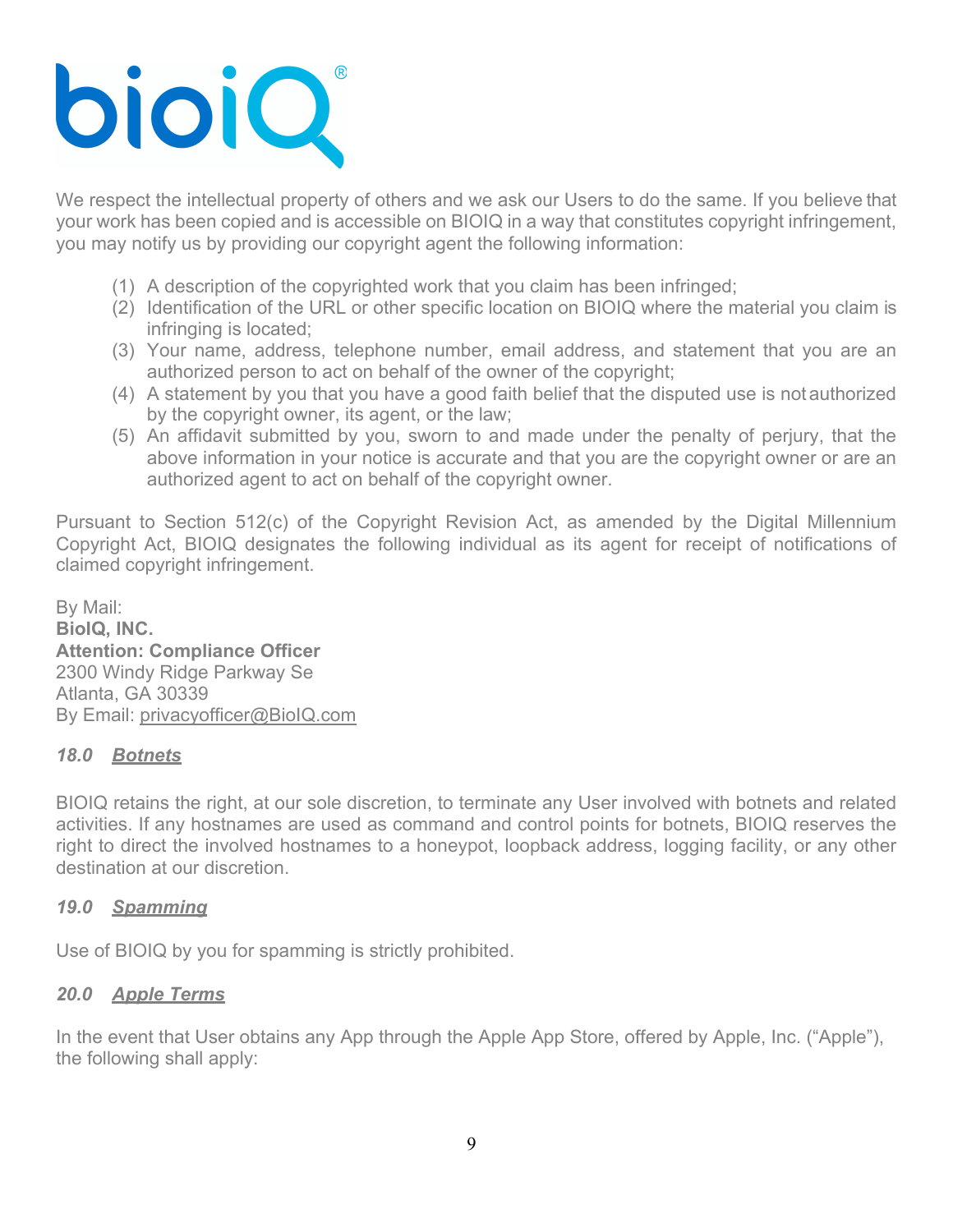

- Both User and BIOIQ acknowledge that the agreements in the terms of service are concluded between User and BIOIQ only, and not with Apple, and that Apple is not responsible for the App;
- User will only use the App in connection with an Apple device that User owns or controls;
- User acknowledges and agrees that Apple has no obligation whatsoever to furnish any maintenance and support services with respect to the App;
- In the event of any failure of the App to conform to any applicable warranty, including those implied by law, User may notify Apple of such failure; upon notification, Apple's sole warranty obligation to User will be to refund to User the purchase price, if any, paid for the App;
- User acknowledges and agrees that BIOIQ, and not Apple, is responsible for addressing any claims User or any third party may have in relation to the App;
- User acknowledges and agrees that, in the event of any third-party claim that the App or User's possession and use of the App infringes that third party's intellectual property rights, BIOIQ, and not Apple, will be responsible for the investigation, defense, settlement and discharge of any such infringement claim;
- User represents and warrants that User is not located in a country subject to a U.S. Government embargo, or that has been designated by the U.S. Government as a "terrorist supporting" country, and that User is not listed on any U.S. Government list of prohibited or restricted parties;
- Both User and BIOIQ acknowledge and agree that, in using the App, User will comply with any applicable third-party terms of agreement which may affect or be affected by such use;
- Both User and BIOIQ acknowledge and agree that Apple and Apple's subsidiaries are third party beneficiaries of this Agreement, and that upon User's acceptance of the terms of service,Apple will have the right (and will be deemed to have accepted the right) to enforce the terms of service against User as the third party beneficiary hereof; and
- In the event User uses the App to provide User with real-time route or location guidance, USER'S USE OF THIS REAL TIME ROUTE GUIDANCE IS AT USER'S SOLE RISK. LOCATION DATA MAY NOT BE ACCURATE.

### **21.0** *Text Message Terms*

From time to time, BIOIQ may offer you the option to participate in contests, sweepstakes, or surveys or other health-related programs and activities which may be relevant to you. If you would like to participate, we may ask you for contact information, mobile telephone number, preferences or other information. This information may be used to conduct research, improve our offerings, or contact you via text message. Standard text message rates apply, and you may opt out at any time by following the prompts on the text message itself or via any email communication opt out button. Our contests or sweepstakes may have separate rules and we will identify how the information that you supply will be used in each case.

# *22.0 Miscellaneous Terms*

These Terms & Conditions of Use constitute the entire agreement and understanding between you and Us, superseding any prior agreements and understandings, and govern your use of BIOIQ. You also may be subject to additional terms and conditions that may apply when you use affiliate services, third-